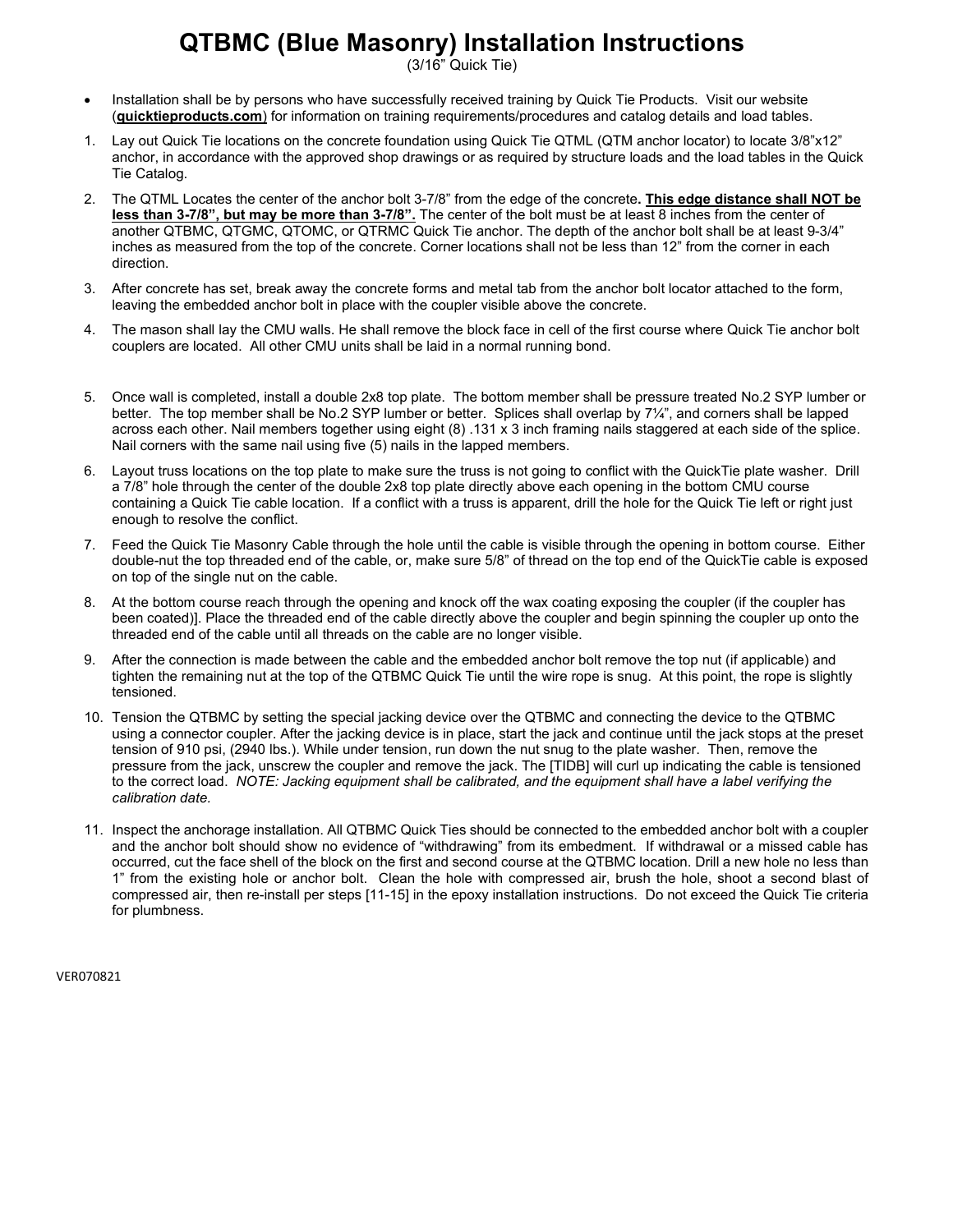### **QTGMC (Green Masonry) Installation Instructions**

(1/4" Quick Tie)

- Installation shall be by persons who have successfully received training by Quick Tie Products. Visit our website (**quicktieproducts.com**) for information on training requirements/procedures and catalog details and load tables.
- 1. Lay out Quick Tie locations on the concrete foundation using Quick Tie QTML (QTM anchor locator) to locate 5/8"x12" anchor, in accordance with the approved shop drawings or as required by structure loads and the load tables in the Quick Tie Catalog.
- 2. The QTML Locates the center of the anchor bolt 3-7/8" from the edge of the concrete**. This edge distance shall NOT be less than 3-7/8", but may be more than 3-7/8".** The center of the bolt must be at least 8 inches from the center of another QTBMC, QTGMC, QTOMC, or QTRMC Quick Tie anchor. The depth of the anchor bolt shall be at least 9-3/4" inches as measured from the top of the concrete. Corner locations shall not be less than 12" from the corner in each direction.
- 3. After concrete has set, break away the concrete forms and metal tab from the anchor bolt locator attached to the form, leaving the embedded anchor bolt in place with the coupler visible above the concrete.
- 4. The mason shall lay the CMU walls. He shall remove the block face in cell of the first course where Quick Tie anchor bolt couplers are located. All other CMU units shall be laid in a normal running bond.
- 5. Once wall is completed, install a double 2x8 top plate. The bottom member shall be pressure treated No.2 SYP lumber or better. The top member shall be No.2 SYP lumber or better. Splices shall overlap by 7¼", and corners shall be lapped across each other. Nail members together using eight (8) .131 x 3 inch framing nails staggered at each side of the splice. Nail corners with the same nail using five (5) nails in the lapped members.
- 6. Layout truss locations on the top plate to make sure the truss is not going to conflict with the QuickTie plate washer. Drill a 7/8" hole through the center of the double 2x8 top plate directly above each opening in the bottom CMU course containing a Quick Tie cable location. If a conflict with a truss is apparent, drill the hole for the Quick Tie left or right just enough to resolve the conflict.
- 7. Feed the Quick Tie Masonry Cable through the hole until the cable is visible through the opening in bottom course. Either double-nut the top threaded end of the cable, or, make sure 5/8" of thread on the top end of the QuickTie cable is exposed on top of the single nut on the cable.
- 8. At the bottom course reach through the opening and knock off the wax coating exposing the coupler (if the coupler has been coated)]. Place the threaded end of the cable directly above the coupler and begin spinning the coupler up onto the threaded end of the cable until all threads on the cable are no longer visible.
- 9. After the connection is made between the cable and the embedded anchor bolt remove the top nut (if applicable) and tighten the remaining nut at the top of the QTGMC Quick Tie until the wire rope is snug. At this point, the rope is slightly tensioned.
- 10. Tension the QTGMC by setting the special jacking device over the QTGMC and connecting the device to the QTBMC using a connector coupler. After the jacking device is in place, start the jack and continue until the jack stops at the preset tension of 1828 psi, (4900 lbs.). While under tension, run down the nut snug to the plate washer. Then, remove the pressure from the jack, unscrew the coupler and remove the jack. The [TIDG] will curl up indicating the cable is tensioned to the correct load. *NOTE: Jacking equipment shall be calibrated, and the equipment shall have a label verifying the calibration date.*
- 11. Inspect the anchorage installation. All QTGMC Quick Ties should be connected to the embedded anchor bolt with a coupler and the anchor bolt should show no evidence of "withdrawing" from its embedment. If withdrawal or a missed cable has occurred, cut the face shell of the block on the first and second course at the QTGMC location. Drill a new hole no less than 1" from the existing hole or anchor bolt. Clean the hole with compressed air, brush the hole, shoot a second blast of compressed air, then re-install per steps [11-15] in the epoxy installation instructions. Do not exceed the Quick Tie criteria for plumbness.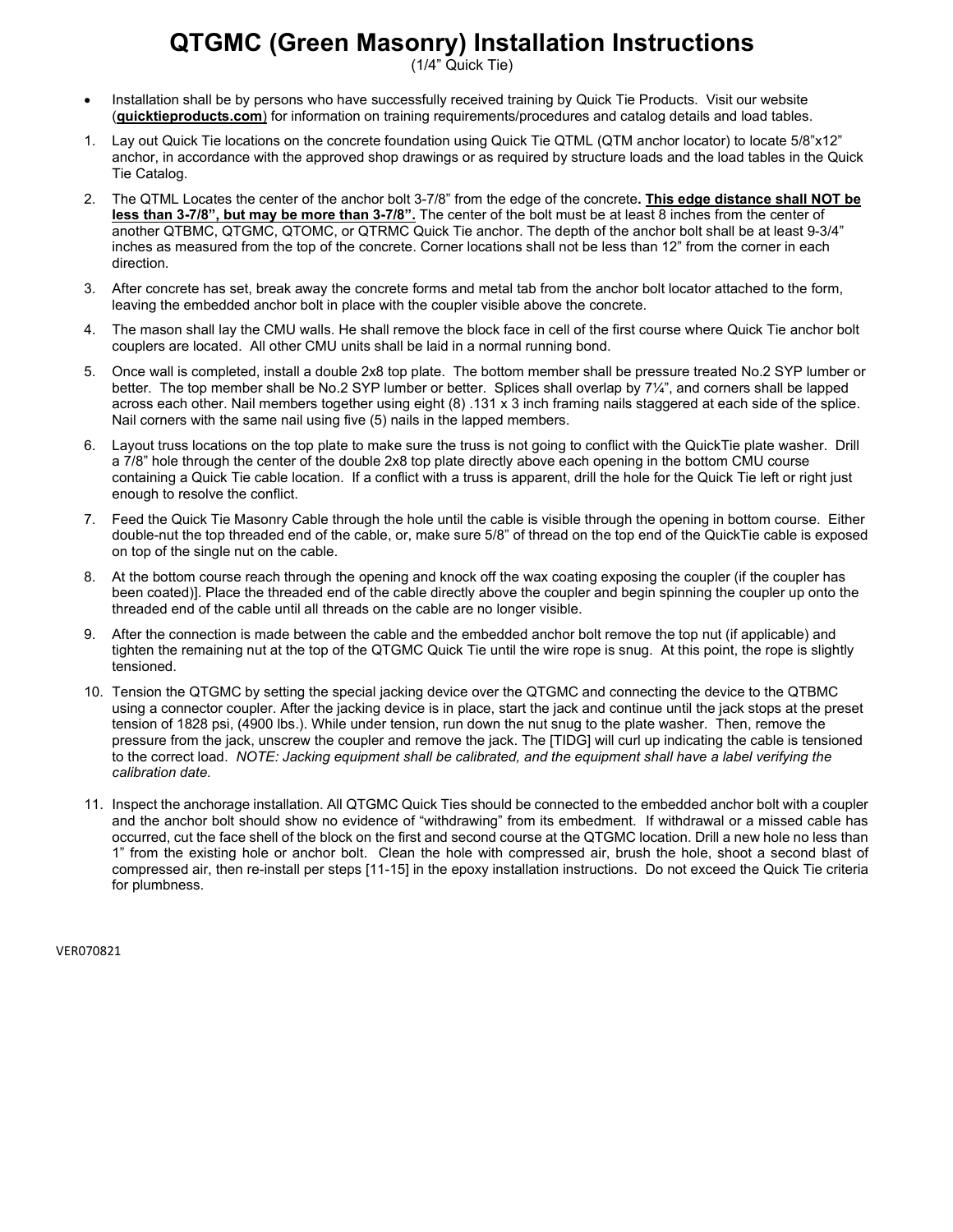### **QTOMC (Orange Masonry) Installation Instructions**

(5/16" Quick Tie)

- Installation shall be by persons who have successfully received training by Quick Tie Products. Visit our website (**quicktieproducts.com**) for information on training requirements/procedures and catalog details and load tables.
- 1. Lay out Quick Tie locations on the concrete foundation using Quick Tie QTML (QTM anchor locator) to locate 5/8"x12" anchor, in accordance with the approved shop drawings or as required by structure loads and the load tables in the Quick Tie Catalog.
- 2. The QTML Locates the center of the anchor bolt 3-7/8" from the edge of the concrete**. This edge distance shall NOT be less than 3-7/8", but may be more than 3-7/8".** The center of the bolt must be at least 8 inches from the center of another QTBMC, QTGMC, QTOMC, or QTRMC Quick Tie anchor. The depth of the anchor bolt shall be at least 9-3/4" inches as measured from the top of the concrete. Corner locations shall not be less than 12" from the corner in each direction.
- 3. After concrete has set, break away the concrete forms and metal tab from the anchor bolt locator attached to the form, leaving the embedded anchor bolt in place with the coupler visible above the concrete.
- 4. The mason shall lay the CMU walls. He shall remove the block face in cell of the first course where Quick Tie anchor bolt couplers are located. All other CMU units shall be laid in a normal running bond.
- 5. Once wall is completed, install a double 2x8 top plate. The bottom member shall be pressure treated No.2 SYP lumber or better. The top member shall be No.2 SYP lumber or better. Splices shall overlap by 7¼", and corners shall be lapped across each other. Nail members together using eight (8) .131 x 3 inch framing nails staggered at each side of the splice. Nail corners with the same nail using five (5) nails in the lapped members.
- 6. Layout truss locations on the top plate to make sure the truss is not going to conflict with the QuickTie plate washer. Drill a 7/8" hole through the center of the double 2x8 top plate directly above each opening in the bottom CMU course containing a Quick Tie cable location. If a conflict with a truss is apparent, drill the hole for the Quick Tie left or right just enough to resolve the conflict.
- 7. Feed the Quick Tie Masonry Cable through the hole until the cable is visible through the opening in bottom course. Either double-nut the top threaded end of the cable, or, make sure 5/8" of thread on the top end of the QuickTie cable is exposed on top of the single nut on the cable.
- 8. At the bottom course reach through the opening and knock off the wax coating exposing the coupler (if the coupler has been coated)]. Place the threaded end of the cable directly above the coupler and begin spinning the coupler up onto the threaded end of the cable until all threads on the cable are no longer visible.
- 9. After the connection is made between the cable and the embedded anchor bolt remove the top nut (if applicable) and tighten the remaining nut at the top of the QTRMC Quick Tie until the wire rope is snug. At this point, the rope is slightly tensioned.
- 10. Tension the QTRMC by setting the special jacking device over the QTRMC and connecting the device to the QTBMC using a connector coupler. After the jacking device is in place, start the jack and continue until the jack stops at the preset tension of 2746 psi, (6860 lbs.). While under tension, run down the nut snug to the plate washer. Then, remove the pressure from the jack, unscrew the coupler and remove the jack. The [TIDR] will curl up indicating the cable is tensioned to the correct load. *NOTE: Jacking equipment shall be calibrated, and the equipment shall have a label verifying the calibration date.*
- 11. Inspect the anchorage installation. All QTRMC Quick Ties should be connected to the embedded anchor bolt with a coupler and the anchor bolt should show no evidence of "withdrawing" from its embedment. If withdrawal or a missed cable has occurred, cut the face shell of the block on the first and second course at the QTRMC location. Drill a new hole no less than 1" from the existing hole or anchor bolt. Clean the hole with compressed air, brush the hole, shoot a second blast of compressed air, then re-install per steps [11-15] in the epoxy installation instructions. Do not exceed the Quick Tie criteria for plumbness.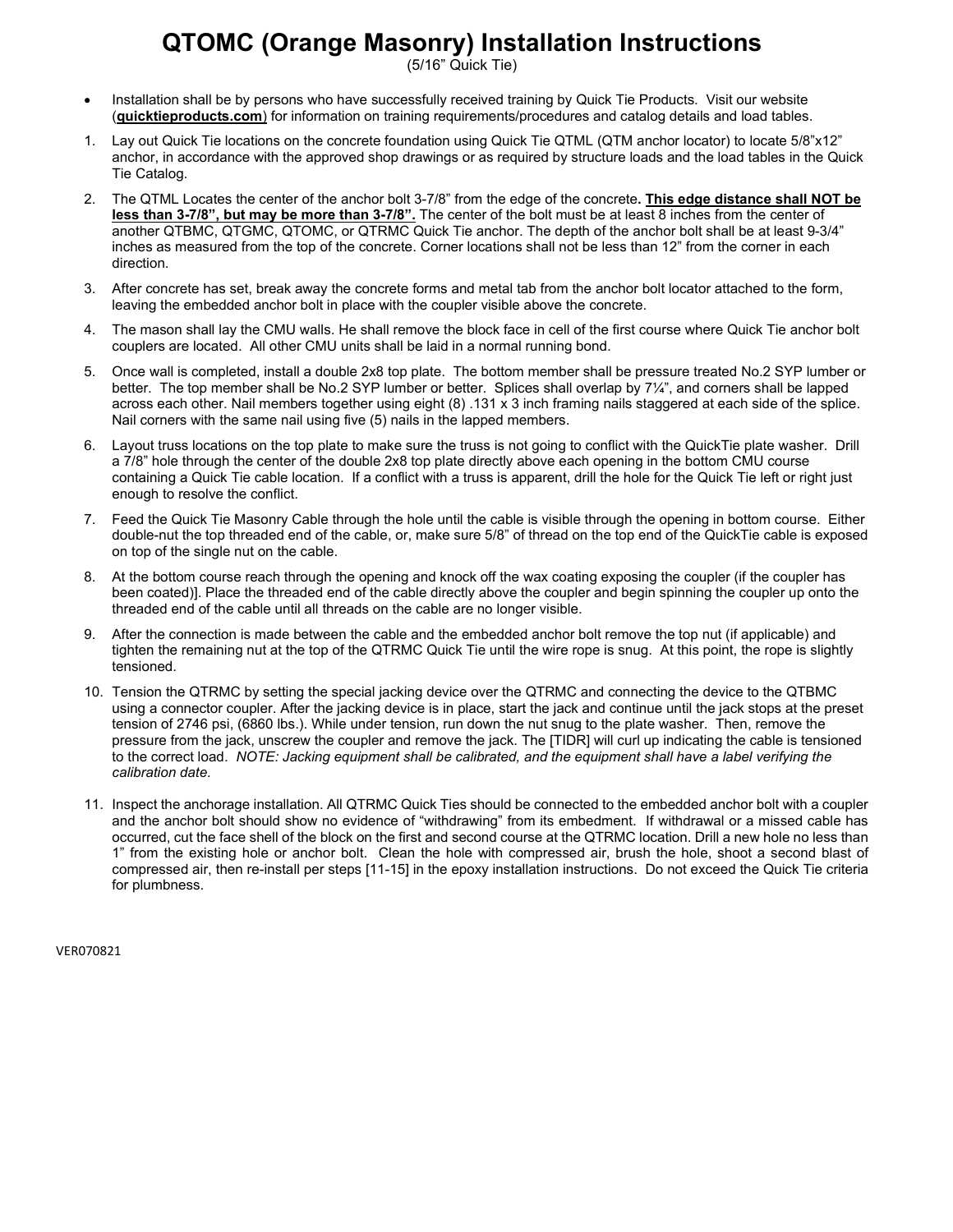## **QTRMC (Red Masonry) Installation Instructions**

(3/8" Quick Tie)

- Installation shall be by persons who have successfully received training by Quick Tie Products. Visit our website (**quicktieproducts.com**) for information on training requirements/procedures and catalog details and load tables.
- 1. Lay out Quick Tie locations on the concrete foundation using Quick Tie QTML (QTM anchor locator) to locate 5/8"x12" anchor, in accordance with the approved shop drawings or as required by structure loads and the load tables in the Quick Tie Catalog.
- 2. The QTML Locates the center of the anchor bolt 3-7/8" from the edge of the concrete**. This edge distance shall NOT be less than 3-7/8", but may be more than 3-7/8".** The center of the bolt must be at least 8 inches from the center of another QTBMC, QTGMC, QTOMC, or QTRMC Quick Tie anchor. The depth of the anchor bolt shall be at least 9-3/4" inches as measured from the top of the concrete. Corner locations shall not be less than 12" from the corner in each direction.
- 3. After concrete has set, break away the concrete forms and metal tab from the anchor bolt locator attached to the form, leaving the embedded anchor bolt in place with the coupler visible above the concrete.
- 4. The mason shall lay the CMU walls. He shall remove the block face in cell of the first course where Quick Tie anchor bolt couplers are located. All other CMU units shall be laid in a normal running bond.
- 5. Once wall is completed, install a double 2x8 top plate. The bottom member shall be pressure treated No.2 SYP lumber or better. The top member shall be No.2 SYP lumber or better. Splices shall overlap by 7¼", and corners shall be lapped across each other. Nail members together using eight (8) .131 x 3 inch framing nails staggered at each side of the splice. Nail corners with the same nail using five (5) nails in the lapped members.
- 6. Layout truss locations on the top plate to make sure the truss is not going to conflict with the QuickTie plate washer. Drill a 7/8" hole through the center of the double 2x8 top plate directly above each opening in the bottom CMU course containing a Quick Tie cable location. If a conflict with a truss is apparent, drill the hole for the Quick Tie left or right just enough to resolve the conflict.
- 7. Feed the Quick Tie Masonry Cable through the hole until the cable is visible through the opening in bottom course. Either double-nut the top threaded end of the cable, or, make sure 5/8" of thread on the top end of the QuickTie cable is exposed on top of the single nut on the cable.
- 8. At the bottom course reach through the opening and knock off the wax coating exposing the coupler (if the coupler has been coated)]. Place the threaded end of the cable directly above the coupler and begin spinning the coupler up onto the threaded end of the cable until all threads on the cable are no longer visible.
- 9. After the connection is made between the cable and the embedded anchor bolt remove the top nut (if applicable) and tighten the remaining nut at the top of the QTRMC Quick Tie until the wire rope is snug. At this point, the rope is slightly tensioned.
- 10. Tension the QTRMC by setting the special jacking device over the QTRMC and connecting the device to the QTBMC using a connector coupler. After the jacking device is in place, start the jack and continue until the jack stops at the preset tension of 4254 psi, (10080 lbs.). While under tension, run down the nut snug to the plate washer. Then, remove the pressure from the jack, unscrew the coupler and remove the jack. The [TIDR] will curl up indicating the cable is tensioned to the correct load. *NOTE: Jacking equipment shall be calibrated, and the equipment shall have a label verifying the calibration date.*
- 11. Inspect the anchorage installation. All QTRMC Quick Ties should be connected to the embedded anchor bolt with a coupler and the anchor bolt should show no evidence of "withdrawing" from its embedment. If withdrawal or a missed cable has occurred, cut the face shell of the block on the first and second course at the QTRMC location. Drill a new hole no less than 1" from the existing hole or anchor bolt. Clean the hole with compressed air, brush the hole, shoot a second blast of compressed air, then re-install per steps [11-15] in the epoxy installation instructions. Do not exceed the Quick Tie criteria for plumbness.